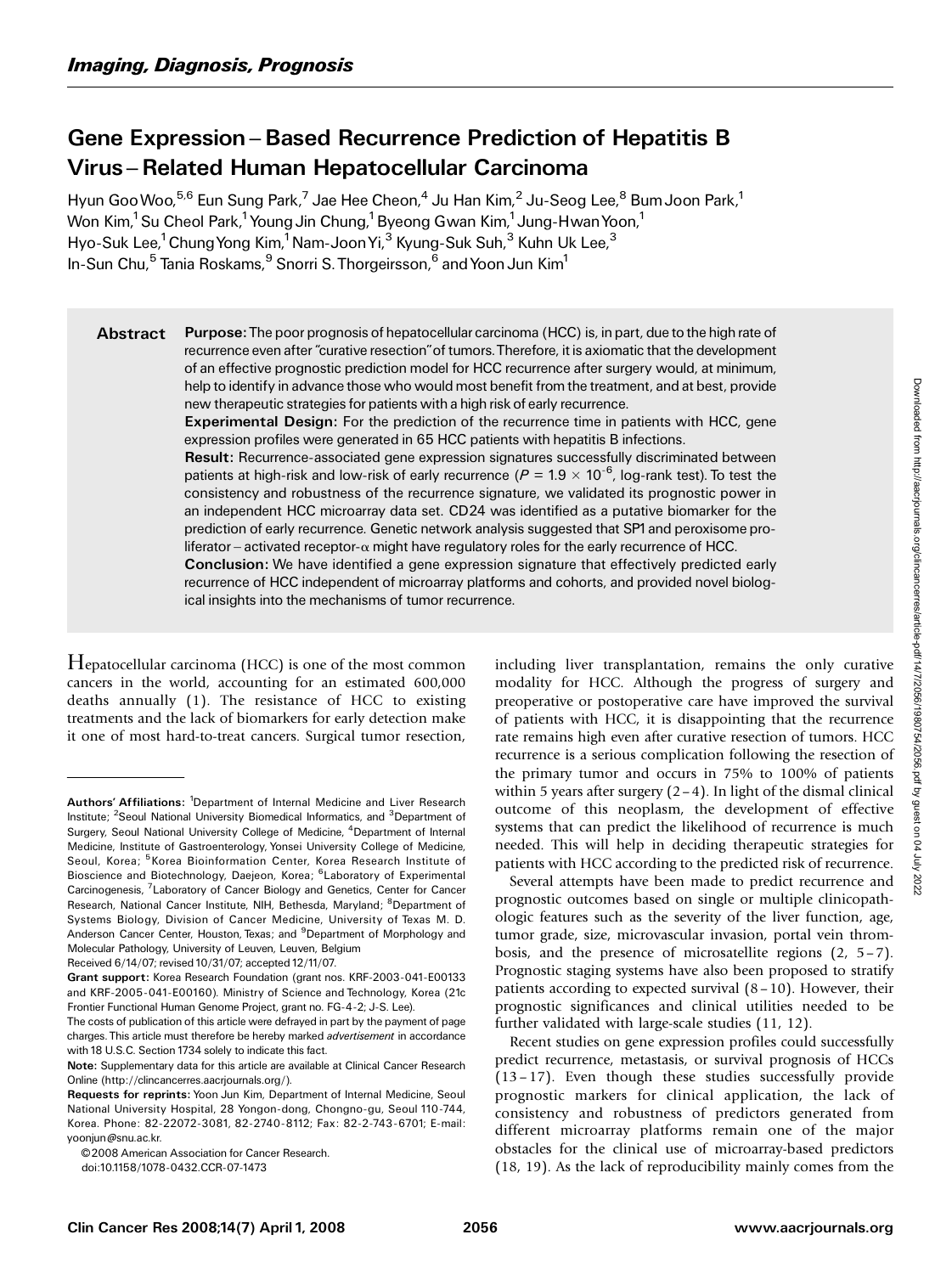Fig. 1. Identification of genes responsible for early recurrence of HCC. A, hierarchical clustering was done on the expression profile of recurrence genes that were identified by Cox proportional hazards analysis (P < 0.005, log-rank test). Before clustering, the average expression levels of each gene were set to 0. HCCs were labeled according to recurrence time as early recurrence (i.e., patients with tumor recurrence within a year after surgery,  $n = 15$ ; red) and late recurrence (i.e., patients free of recurrence for >1year,  $n = 25$ ; blue). The patients who had been followed up for less than a year without recurrence were assigned as unclassifiable  $(n = 25, gray)$ . B, Kaplan-Meier plot of recurrence-free survival of HCCs stratified by hierarchical clustering of expression profile of recurrence genes.



heterogeneity of the patient cohorts and the difference in microarray platforms, it is important to identify a reliable and consistent predictor that is robust enough to overcome the variabilities introduced by different platforms or different patient cohorts.

In the present study, we examined the gene expression profiles of 65 patients with HCC associated with the same viral background of hepatitis B virus (HBV) infection and identified molecular markers that predict HCC prognostic subtypes of high-risk and low-risk of early recurrence. The robustness and consistency of predictability was validated when our gene expression signature was applied to a completely independent patient cohort (15). This suggests that the signature would be more accurate and promising for clinical application. Moreover, as all of the 65 patients were HBV positive, these gene expression profiles might chiefly help in the understanding of HBV-related hepatocarcinogenesis. Detailed functional analyses of the prognostic subtypes provide novel molecular insights into HCC recurrence mechanisms.

## Patients and Methods

Patients. Between February 2001 and May 2005, we prospectively collected resected HCC specimens with a pathologically proven cirrhotic background from 65 patients who were chronically infected with HBV and had surgical treatment for HCC at Seoul National University Hospital. All patients were preoperatively evaluated with routine blood tests, a-fetoprotein, routine X-ray, abdominal ultrasonography, and two-phase spiral liver computed tomography scan. Space-occupying lesions in the liver remnant were examined by intraoperative ultrasonography; no distant metastases or space-occupying lesions were identified in the nonresected part of the liver of any of the individuals in this study. We excluded subjects who were positive in serologic tests for anti-HCV or anti-HIV (HCV3.2; Dong-A Pharmaceutical Co.; Greencross Life Science Corp.). Patients with other types of liver disease, such as autoimmune hepatitis, toxic hepatitis, primary biliary cirrhosis, or Budd-Chiari syndrome were also excluded. The study protocol was approved by the institutional review board for the use of human subjects at the Seoul National University School of Medicine, and all participants provided written informed consent. We defined curative resection as complete excision of the tumor with clear microscopic margins and no residual tumors as indicated by computed tomography scan at 1 month after surgery. To assess tumor size and undertake pathologic examination, we sectioned the resected specimens using the slice with the largest diameter, which we then cut at intervals of 5 mm. Two experienced pathologists independently examined all samples for evidence of residual tumors at the surgical margin, tumor differentiation, stage, and presence of vascular invasion. Based on these examinations, all 65 patients were determined to have received "curative resection." Patients were followed up at least once every 3 months after surgery.

Microarray experiments and analysis. Total RNA was extracted from frozen tissues using TRIzol (Invitrogen) and then cleaned using an RNeasy Mini kit (Qiagen). Five micrograms of total RNA from the HCC tissues was used for labeling, and microarray hybridization was carried out on Human Genome U133A 2.0 chips (Affymetrix) according to the manufacturer's protocol. The fluorescent intensities were determined with a GeneChip scanner 3000 (Affymetrix), controlled by GCOS Affymetrix software.

Raw data were normalized using the Robust Multiarray Average method (20) and global median centering. Hierarchical clustering analyses of gene expression profiles were done based on centered correlation metric and average linkage method.

Class prediction and the misclassification rates of the classifiers were estimated by a leave-one-out cross-validation method using different algorithms (compound covariate predictor, linear discriminant analysis, nearest centroid, k-nearest neighbor, and support vector machine) implemented in BRB-Array Tools.<sup>10</sup> The probabilities of recurrence-free and overall survival rates were estimated with Kaplan-Meier plots and significance was determined by log-rank test. Statistical analyses were done using R/Bioconductor package.

For data integration with the independent data set, each data set was standardized independently by transforming the expression of each gene to a mean of 0 and SD of 1, pooled the expression profiles together, and then considered them as a single data set. Probes in each data set were matched with Entrez Gene identifiers. For the multiple tagged genes, the probe with the largest magnitude (i.e., sum of the

<sup>10</sup> http://linus.nci.nih.gov/BRB-ArrayTools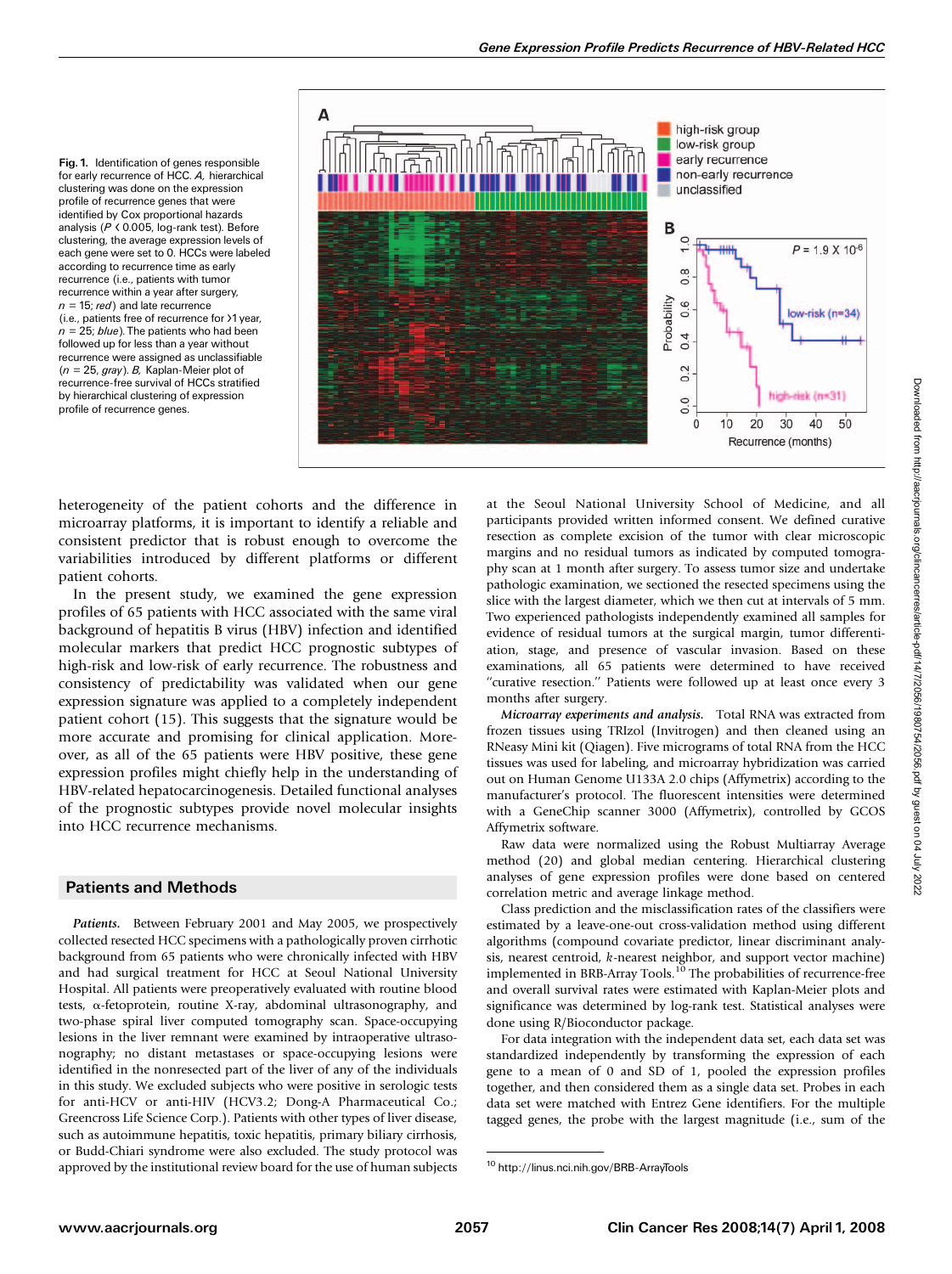

Fig. 2. Validation of recurrence genes by cross-platform comparison with an independent HCC data set. A, 150 out of the 628 SNU recurrence genes were found in the LEC data set. Hierarchical clustering was done on these gene expressions in the LEC data set (*n =* 139, recurrence information was available in 67 samples). Before clustering,<br>the average expression levels of each gene we analysis (E) were trained with SNU expression data and then applied to the LEC data set, respectively, and Kaplan-Meier plot analysis and log-rank test were done on the predicted classes. F, hierarchical clustering was done on an integrated data set comprised of both SNU and LEC data sets. Before integration, each data set was standardized independently by transforming the expression levels of each gene to a mean of 0 and SD of 1 (see Patients and Methods) G-I, Kaplan-Meier plots and log-rank test of recurrence-free survival of HCCs in SNU (G,  $n = 65$ ), LEC (H,  $n = 139$ ), and the overall integrated data (I, SNU + LEC,  $n = 204$ ), respectively. HCCs were grouped based on hierarchical clustering of the expression profiles of the integrated data sets. Abbreviations: CCP, compound covariate predictor; LDA, linear discriminant analysis; SNU, data from Seoul National University; LEC, data from Laboratory of Experimental Carcinogenesis, National Cancer Institute, NIH.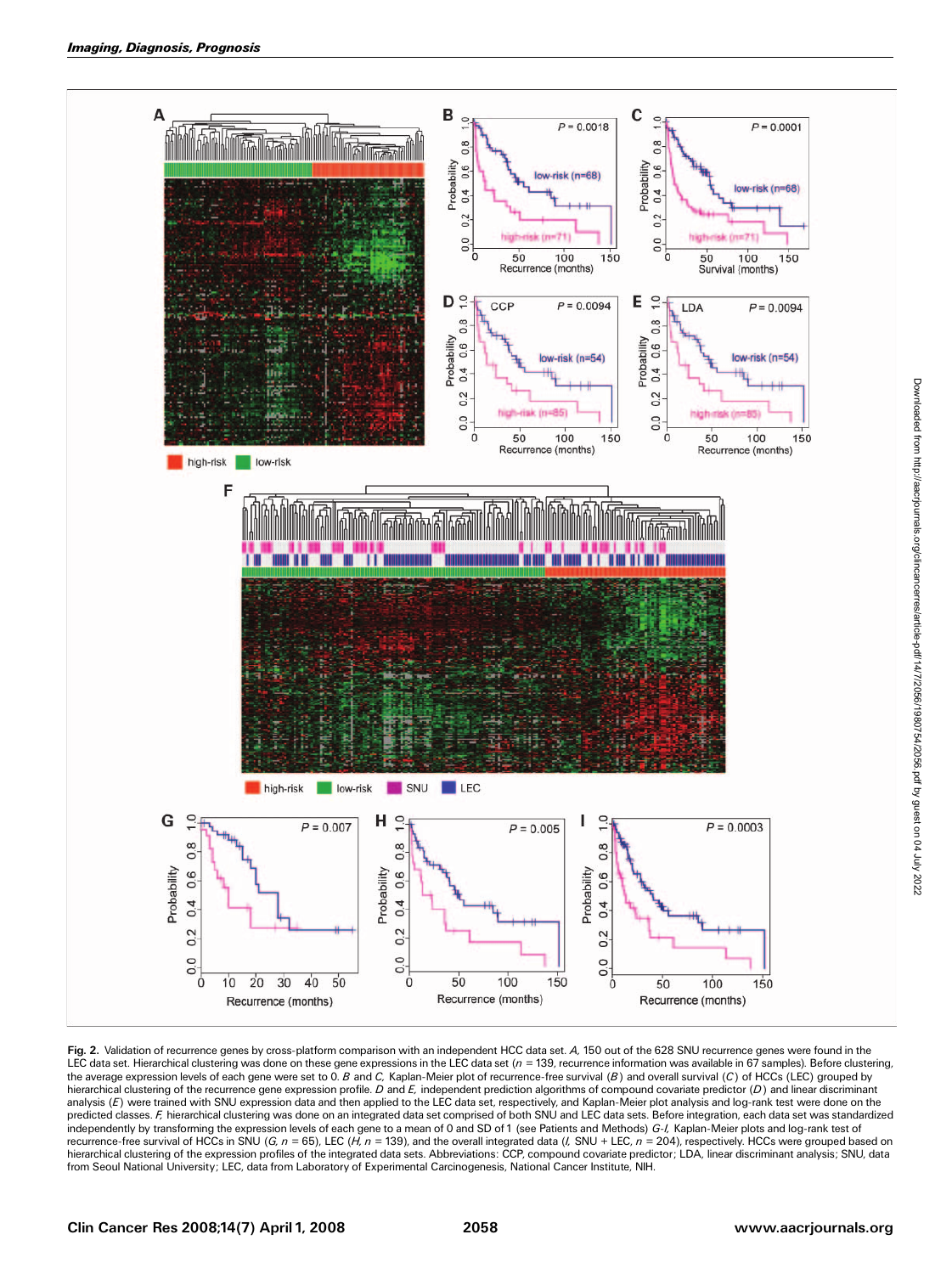

Fig. 3. Prediction of recurrence-free survival by combining the classification of clinicopathologic features and molecular subtypes. A, Kaplan-Meier plot of recurrence-free survival of patients with HCC grouped by combining patients' age (age  $55$  or  $\leq 55$  y old) and molecular subtypes. B, Kaplan-Meier plot of recurrence-free survival of patients with HCC grouped by combining tumor gross type and molecular subtypes. Tumor gross type was classified into single nodular  $(n = 43)$  and multiple nodular types  $(n = 25)$ . The single nodular type includes solitary nodular and solitary nodular with perinodal extension types. The multiple nodular type includes confluent multinodular and multinodular discrete types. C, Kaplan-Meier plot of recurrence-free survival of patients with HCC grouped by combining variables of tumor size (diameter,  $>5$  or  $\leq$ 5 cm) and molecular subtypes. P values represent the significances of log-rank tests across the subgroups divided by combined variables.

squares of expression values in each sample) was selected as a representative probe.

Functional analysis of signatures. Once a gene set was identified as useful in the stratification of a patient's outcome, we attempted to gain insight into molecular mechanisms that might be involved in generating this hierarchy of patient outcome. For the functional

analysis of gene sets, enrichment of the gene set was estimated by the cumulative hypergeometric P values of each biological process provided by Gene Ontology Consortium.<sup>11</sup> In order to obtain representative and significantly enriched terms, those terms with a level higher than two in the Gene Ontology hierarchy, including at least three genes, were considered in our calculation. Statistical significance was determined with a cutoff of  $P < 0.01$ .

In another approach, we employed PathwayAssist software (Ariadne Genomics, version 3.0) as an independent pathway analysis tool to identify connections between differentially expressed genes. After constructing genetic networks, we sought to identify common regulators or common targets of the differentially expressed gene sets.

## **Results**

Identification of HCC recurrence signature. We examined the gene expression profile of 65 HBV-associated HCCs using Affymetrix U133A 2.0 chips. In order to access the association of the expression variables of each gene feature with recurrencefree survival, a univariate Cox proportional hazard model was applied. A total of 628 gene features were selected as recurrence signatures that were highly correlated with the length of recurrence with strong statistical significance ( $P < 0.005$ , logrank test) and differentially expressed across samples at nontrivial levels  $(SD > 0.3)$ . Hierarchical clustering with these 628 recurrence signature genes subdivided HCC patients into two subtypes that appropriately reflect the difference in recurrence times between patients with HCC (Fig. 1A). Kaplan-Meier plot analysis and log-rank test showed a significant difference of recurrence-free survival between these two HCC subtypes (Fig. 1B,  $P = 1.9 \times 10^{-6}$ , log-rank test).

The absence of early recurrence during the first year after surgery is the golden standard to determine the success of curative resection. In prior microarray experiments, we subdivided the patients with HCC into early recurrence (i.e., HCCs recurred within a year from curative surgery) and late recurrence (i.e., HCCs free of recurrence for >1 year) groups. As shown in Fig. 1A, most of the early recurrence samples were predicted to be in the high-risk group with 82.5% of accuracy suggesting that our subtype classification might be helpful in planning adequate strategies for patient treatment.

Validation of recurrence signature with independent gene expression data. Having defined two distinct HCC subtypes that reflect significantly different clinical outcomes, we decided to test the robustness of the identified recurrence signature by applying six different class prediction methods (compound covariate predictor, linear discriminant analysis, k-nearest neighbor, nearest centroid, and support vector machine). Prediction of these two risk subtypes by six different class prediction algorithms showed between 83% and 97% mean prediction accuracy rates with significant leave-one-out misclassification rates ( $P < 0.01$ , based on 100 random permutations; Supplementary Table S1). These results strongly support the robustness of our recurrence signature.

For the validation of the prognostic reproducibility of this recurrence signature, we next applied our recurrence signature directly to an independent gene expression data set of patients with HCC [data from Laboratory of Experimental Carcinogenesis (LEC), National Cancer Institute, NIH; ref. 15]. Hierarchical clustering of gene expression profile of recurrence signature in

<sup>11</sup> www.geneontology.org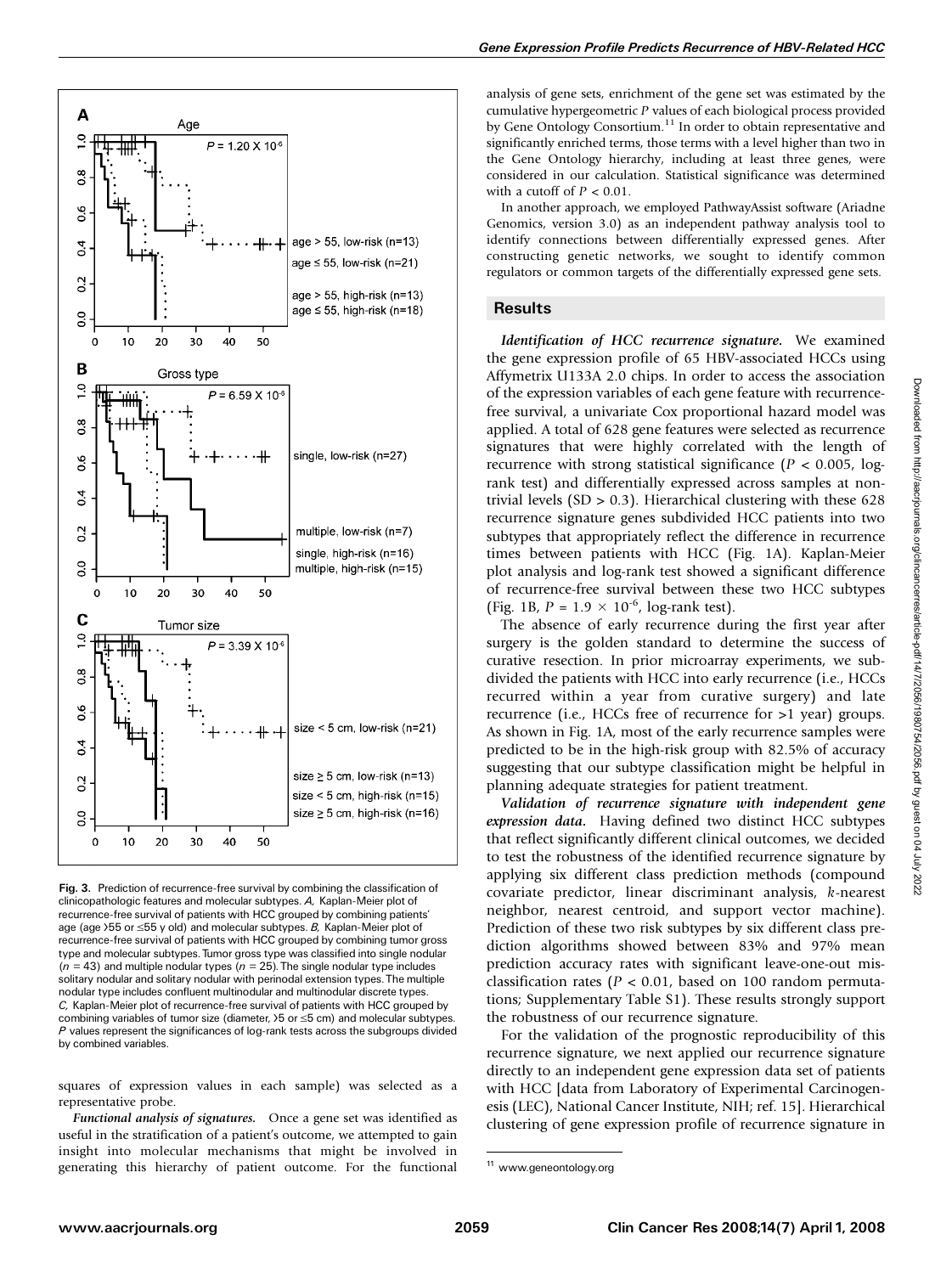the LEC data set could subdivide patients into two distinct subgroups with homogeneous expression patterns (Fig. 2A). Kaplan-Meier plot analysis and log-rank test of these HCC subtypes showed a significant difference of overall survival  $(P = 0.0001)$ , as well as recurrence-free survival  $(P = 0.0018)$ ; Fig. 2B and C). This suggests that our recurrence signature is well conserved in the independent data set and is able to predict recurrence-free survival regardless of microarray platforms.

In addition to the use of hierarchical clustering, we applied two independent classification algorithms (compound covariate predictor and linear discriminant analysis) to validate the robustness of the gene expression signature that predicted the likelihood of early recurrence. Gene expression data from the Seoul National University (SNU) were used to train classification algorithms and those from LEC were used as the test set. During training, the number of genes used in the prediction was optimized to minimize misclassification errors during leave-one-out cross-validation. When applied to the LEC data set, both algorithms successfully identified early recurrence patients with statistical significance (Fig. 2D and E).

In another approach, we applied data integration by pooling both data sets. Hierarchical clustering of recurrence signatures in overall integrated HCCs ( $n = 204$ ) showed two main clusters with homogeneous expression patterns across platforms (Fig. 3F), suggesting that the expression patterns of the recurrence signatures were well conserved in both data sets. Kaplan-Meier plot analysis of these HCC subtypes showed a significant difference of recurrence between the subgroups of each individual data set (SNU data set,  $P = 0.007$ ; LEC data set,  $P = 0.005$ , respectively, log-rank test; Fig. 3G and H). Kaplan-Meier analysis on the overall integrated data set also successfully dissected subgroups based on the recurrence rate  $(P = 0.0003;$  Fig. 31). These results strongly support the consistency and robustness of this recurrence signature at this independent cohort and experimental platforms of individual studies.

Table 1. Clinicopathologic features of patients with HCC

Clinicopathologic features and recurrence signature. The prognostic values of conventional clinicopathologic factors on the risk of recurrence have been widely studied. In agreement with previous reports, we identified patient's age (21), tumor gross type (22), and tumor size (23) to be associated with the likelihood of HCC recurrence in univariate Cox proportional hazards analysis (Table 1). However, other clinicopathologic features such as serum  $\alpha$ -fetoprotein, serum platelet count, differentiation, tumor grade, venous invasion, and extranodal invasion and adjuvant therapy (trans-arterial chemoembolization) were not associated with recurrence-free survival. Even though all the patients had a history of HBV infection, the serotype status of HBeAg and anti-HBe were not associated with recurrence-free survival (data not shown). The multivariate analysis, including all the clinicopathologic variables and the molecular subtype, showed that only the molecular subtype was significantly associated with tumor recurrence (hazard rate, 12.54; 95% confidence interval, 3.59-43.76,  $P < 7.30 \times 10^{-5}$ ; Table 1).

In an attempt to improve the prognostic usefulness of clinical features, we combined classifications of molecular subtypes with clinical features, hoping to predict tumor recurrence much more precisely. Of the clinical features that showed significant association with recurrence in univariate Cox regression analysis, the combined application of patient age or tumor gross type with recurrence signature improved the predictability of the patients' outcomes better than the recurrence signature alone (Fig. 3A and B). In addition, combining tumor size with molecular subtype could predict patients' outcome more precisely by stratifying the patients assigned to the low-risk group (Fig. 3C). These results suggest that a combined application of certain clinical features with molecular subtypes would be a practical approach to define stratified recurrencefree survival groups.

Biological insights of HCC recurrence signature. In order to get a biological insight on the mechanisms reflecting the

| <b>Clinical features</b><br>Class $(I/II)$     | Recurrence risk group  |    |                         |    | Univariate analysis                      |       | <b>Multivariate analysis</b>              |       |
|------------------------------------------------|------------------------|----|-------------------------|----|------------------------------------------|-------|-------------------------------------------|-------|
|                                                | Low-risk<br>$(n = 34)$ |    | High-risk<br>$(n = 31)$ |    | <b>Hazard rate</b><br>(95% CI)           | P     | <b>Hazard rate</b><br>(95% CI)            | P     |
|                                                | 1                      | п  | 1                       | п  |                                          |       |                                           |       |
| Gender (woman/man)                             | 5                      | 29 | 8                       | 23 | $0.948(0.38-2.35)$                       | 0.909 | 1.319 (0.40-4.28)                         | 0.640 |
| Age $(\leq 55/$ >55 y)                         | 21                     | 13 | 18                      | 13 | $0.421(0.17-0.99)$                       | 0.042 | $0.495(0.75-5.39)$                        | 0.160 |
| $\alpha$ -Fetoprotein ( $\leq$ 400/>400 ng/mL) | 24                     | 10 | 23                      | 8  | $0.608(0.20-1.76)$                       | 0.357 | $0.273(0.06-1.04)$                        | 0.067 |
| Platelet $(\leq100/>100\times1,000/\mu L)$     | 14                     | 20 | 8                       | 23 | $0.992(0.44 - 2.21)$                     | 0.985 | $0.420(0.15-1.15)$                        | 0.092 |
| Differentiation (well/moderate, poor)          | 6                      | 28 | 2                       | 29 | $1.144(0.23-5.02)$                       | 0.791 | $0.254(0.06-1.04)$                        | 0.058 |
| Tumor size ( $5/\geq 5$ cm)                    | 21                     | 13 | 15                      | 16 | $3.149(1.27 - 7.76)$                     | 0.009 | 2.180 (0.74-6.36)                         | 0.150 |
| Gross type (single/multiple)*                  | 27                     | 7  | 16                      | 15 | $2.361(1.00-5.52)$                       | 0.042 | $1.087(0.30-3.90)$                        | 0.900 |
| T stage $(T_0, T_1/T_2, T_3)$                  | 17                     | 17 | 14                      | 17 | $0.804(0.37-1.71)$                       | 0.573 | $0.483(0.10-2.26)$                        | 0.360 |
| Venous invasion (no/yes)                       | 20                     | 14 | 16                      | 15 | $1.349(0.62 - 2.89)$                     | 0.440 | 3.145 (0.66-14.99)                        | 0.150 |
| Extranodal invasion (no/yes)                   | 20                     | 14 | 10                      | 21 | $1.864(0.85-4.05)$                       | 0.111 | 3.995 (0.90-17.65)                        | 0.068 |
| Adjuvant TACE (no/yes)                         | 28                     | 6  | 24                      | 7  | $0.708(0.26-1.88)$                       | 0.486 | $0.832(0.23 - 2.96)$                      | 0.780 |
| Molecular subtype (low-risk/high-risk)         |                        |    |                         |    | 8.896 (3.14-25.13) $1.90 \times 10^{-6}$ |       | 12.539 (3.59-43.76) $7.30 \times 10^{-6}$ |       |

NOTE: For univariate and multivariate analyses, hazard ratio and log-rank P values were calculated by Cox proportional hazards analysis. Abbreviations: TACE, trans-arterial chemoembolization; 95% CI, 95% confidence interval.

 $^*$ Tumor gross type was classified into two groups as single nodular type (n = 43) and multiple nodular types (n = 25). Single nodular type includes solitary nodular and solitary nodular with perinodal extension type. Multiple nodular type includes confluent multinodular and multinodular discrete type.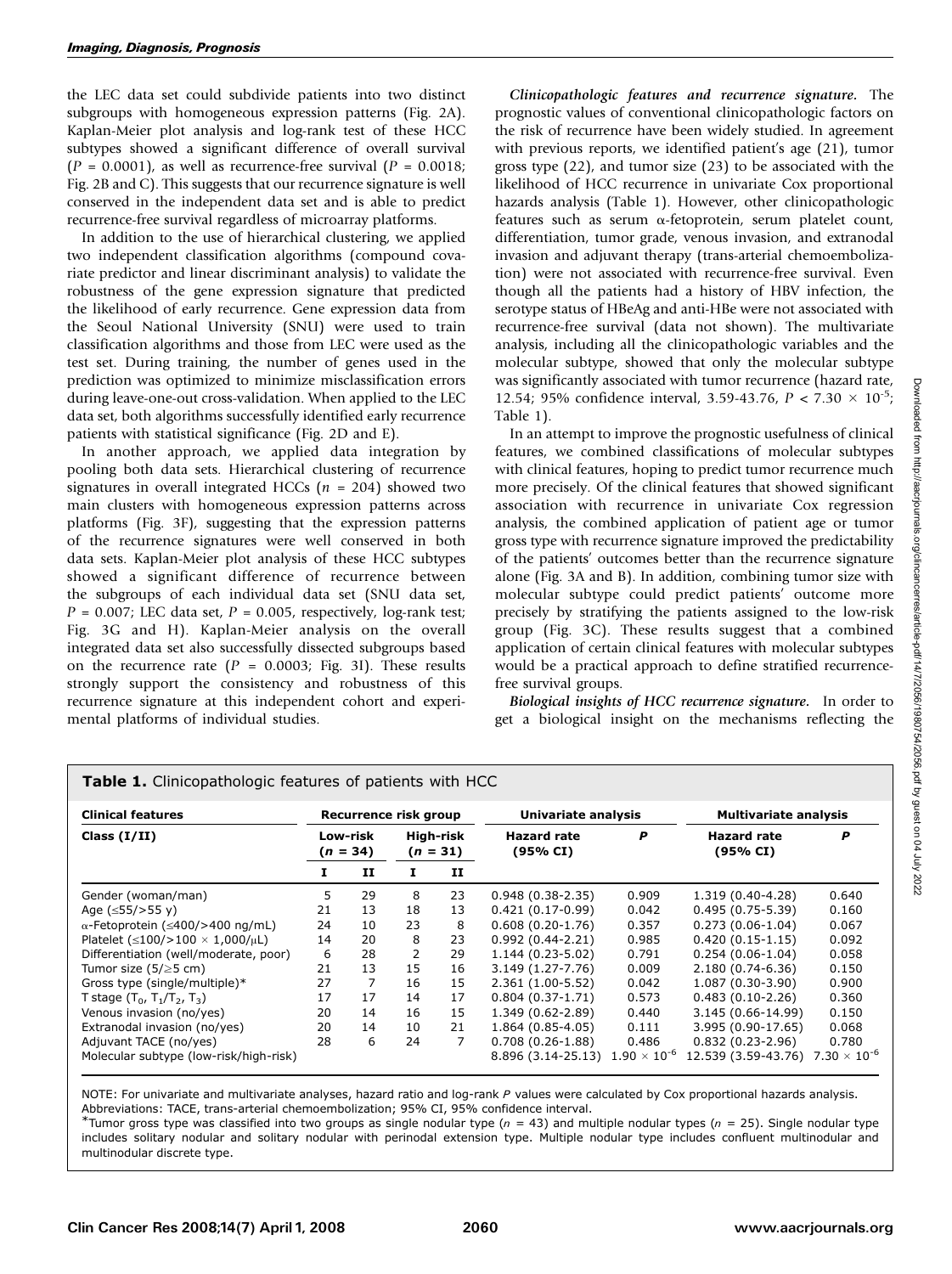

Fig. 4. Expression levels of CD24 in high-risk and low-risk groups of early recurrence. High-risk and low-risk groups of early recurrence were assigned by hierarchical clustering recurrence signature in SNU (Fig. 1) and LEC data sets (Fig. 2A). The average expression levels of CD24 between high-risk and low-risk groups were compared in both data sets, respectively. Expression levels in the SNU data set represent relative values to the overall median of normalized log-transformed expression profile, whereas the expression levels of the LEC data set represent the fold changes of log-transformed expression levels between tumor samples and normal liver tissues. Statistical significance was estimated by two-tailed Student's t test (P < 0.001). Columns, mean; bars, SE.

differences of prognostic outcomes of these two molecular subtypes, the genes showing significant differences in expression between these two subtypes were selected with a twosample t test. A total of 937 genes showing significant differences in 10,000 permuted two-sample t tests ( $P < 0.001$ , false discovery rate  $\langle 1.46\% \rangle$  with fold difference between subtypes greater than 1.4-fold were selected for the analysis of Gene Ontology composition.

Functional enrichment analysis with Gene Ontology categories (Supplementary Table S2) showed a significant enrichment of metastasis-related functions including actin filament organization, regulation of cell migration, and cell motility. As expected, proliferation-related functions (cell proliferation, regulation of progression through cell cycle) and differentiation/development-related functions (cytoskeleton organization and biogenesis, cell fate determination, skeletal development) showed significant enrichment in the high-risk group. Of interest, notch signaling genes (JAG1, JAG2, and NOTCH2) were significantly up-regulated in the high-risk group, implying their functional roles in HCC recurrence. Inflammation-related functions (i.e., chemotaxis, humoral immune response) were also highly enriched in the high-risk group. Inflammation/ immune response – related genes were reported to have an association with noncancerous hepatic tissues from patients with metastatic HCC (17), suggesting that its enrichment in the recurrence signature might be derived from noncancerous stromal cells promoting surveillance for HCC recurrence.

Notably, CD24 showed the highest fold difference of geometric mean (6.84-fold) and all six probes for CD24 (i.e., 208650\_s\_at, 208651\_x\_at, 216379\_x\_at, 209771\_x\_at, 209772\_s\_at, and 266\_s\_at) were significantly overexpressed in the high-risk group ( $P < 0.001$ ; Supplementary Table S3). As shown in Fig. 4, CD24 expression levels between high-risk and low-risk groups were significantly different in the LEC as well as in the SNU data set ( $P < 0.001$ , two-tailed Student's t test for each data set). This concordant observation in both data sets identifies CD24 as a putative biomarker for the prediction of early recurrence.

Once the molecular subtype of HCC was validated for robustness of prognostic capacity, we examined the genetic network of differentially expressed genes between the subtypes. To identify the most prominent common regulatory genes, we carried out pathway analysis using PathwayAssist (Ariadne Genomics, version 3.0). We found that SP1 was the most prominent common regulator for the genes overexpressed in the high-risk group compared with the low-risk group (Fig. 5). Of these SP1 targets, many genes, e.g., PLAUR (14, 16, 24, 25), FGFR1 (26), VIM (27), PDGFA (28), and HK2 (29) had previously been reported to be associated with HCC prognosis or metastasis, and it strongly implicates SP1 as a critical factor in HCC recurrence. Contrary to SP1, peroxisome proliferator – activated receptor  $\alpha$  (PPAR $\alpha$ ) was identified as a prominent common regulator for many of the down-regulated genes in the high-risk group. From these results, we suggest that SP1 and PPARa play critical roles in HCC recurrence.

### **Discussion**

Many previous studies have shown successful analyses of gene expression profiles for the prognostic prediction of patients with cancer, but their clinical applications have been overoptimistic and still premature. The lack of consistency and the robustness of expression profiles is thought to be one of major obstacles for its clinical application. In this regard, external validation by comparing totally independent crossplatform and cross-site studies will help to identify robust predictors reducing data set –derived systematic biases. The application of cross-platform comparison of independent studies has its own limitations due to the heterogeneity and unavailability of the data sets to be combined. However, this approach is now at the stage of one of reliable solutions to overcome with the overfitting problem of microarray data.

In the present study, we examined the gene expression profiles of 65 patients with HCC to generate a genetic classifier that could identify the patients with a high-risk of early recurrence following curative resection. The 628 gene features selected as genetic classifiers by a univariate Cox proportional hazard model could classify HCC patients into high-risk  $(n = 31)$  and low-risk  $(n = 34)$  subtypes of early recurrence of HCCs using hierarchical clustering analysis. Cross-platform analysis of this recurrence signature with independent data sets showed consistent stratification of HCC patients which appropriately reflects the risk of early recurrence, suggesting that it might be less prone to false findings and is independent of individual studies. Moreover, the HCC samples in our data set were collected from a homogenous patient population with the same viral exposure (i.e., HBV), ethnicity, hospital care, and postoperative follow-up; therefore, it would be less confounded and more informative for the understanding of recurrence mechanisms.

CD24 was identified as a putative biomarker for classifying low-risk and high-risk groups of early recurrence in both SNU and LEC data sets (Fig. 4). Congruent with this finding, previous studies showed that the CD24 expression level is prognostic in many cancers (30 –36), including HCC (37),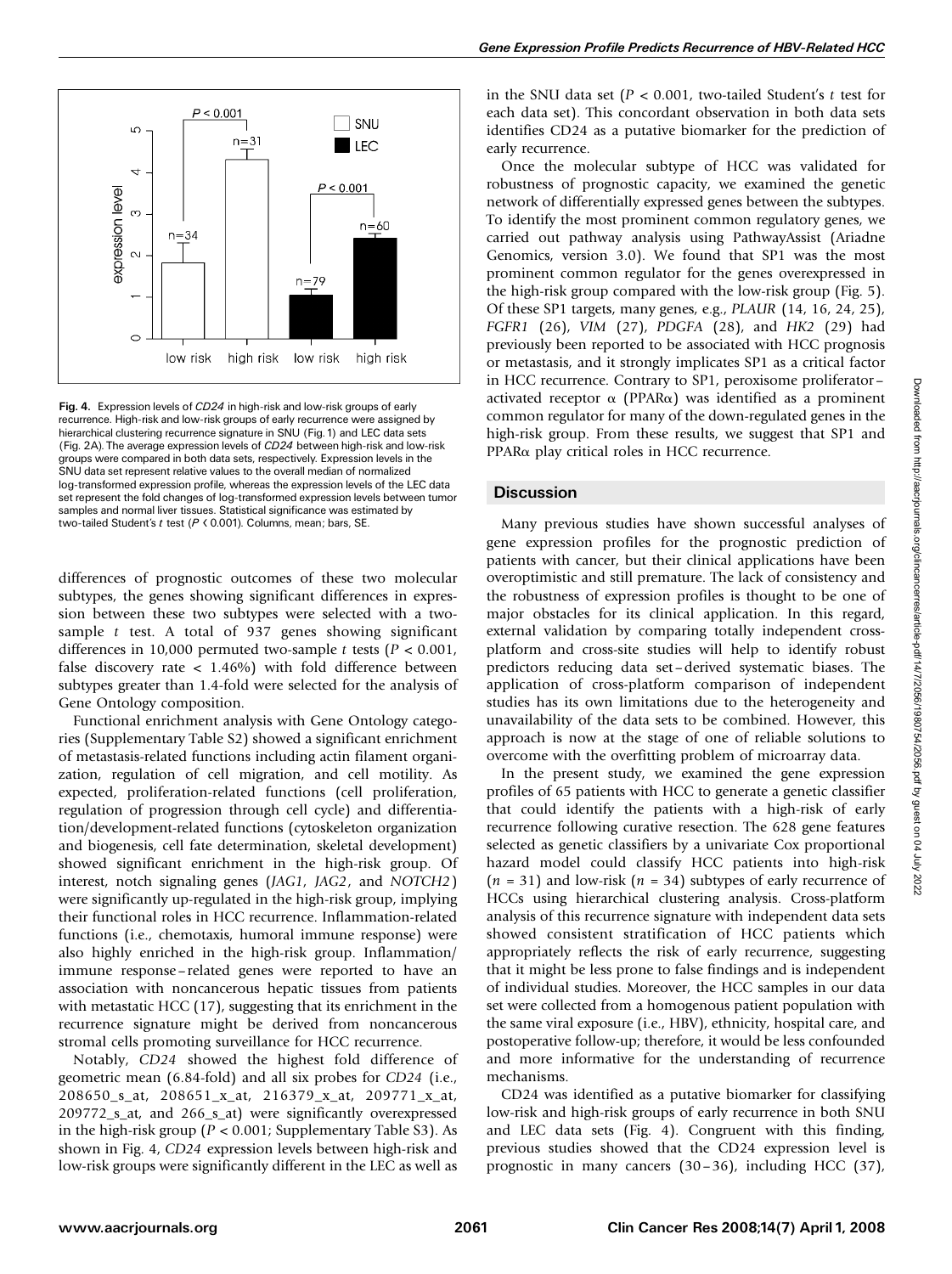

Fig. 5. Common regulatory genes of differentially expressed genes between molecular subtypes of HCCs. Gene regulatory network of differentially expressed genes (P < 0.001, two-tailed Student's t test) between high-risk and low-risk groups were constructed using PathwayAssist software. Up-regulated (red) and down-regulated (green) differentially expressed genes in the high-risk group compared with nondifferentially expressed genes in the low-risk group (gray). Enlarged pictures of SP1 and PPARa indicated their common regulations of recurrence genes. Common regulators of TP53 and EGF (blue circle; details in Supplementary Fig. S1). References for genetic interactions for SP1 and PPAR $\alpha$  are listed in the Supplementary Notes.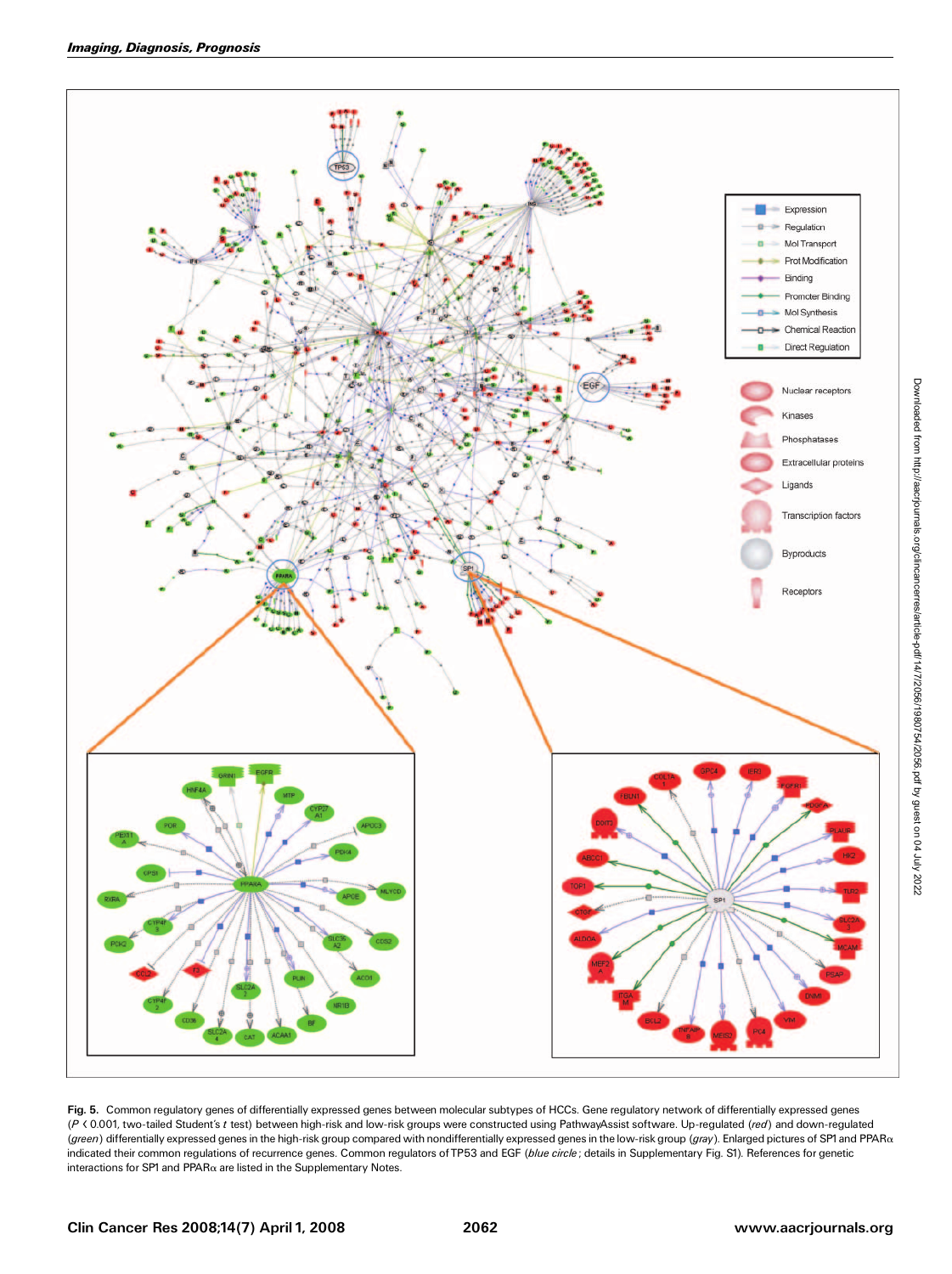although its prognostic role for recurrence has not been noted. CD24 is known to participate in the regulation of cell-to-cell and cell-to-matrix interactions, and its ligand, P-selectin is associated with tumor metastasis by increasing cell spreading, adhesion, and proliferation (30). Therefore, we suggest that CD24 might be a good putative biomarker for the prediction of early recurrence of HCC.

Genetic network analysis of this recurrence signature revealed  $SP1$  and PPAR $\alpha$  as prominent common regulators of genes that differed in expression between high-risk and low-risk groups. Many genes that regulate the cell cycle frequently contain proximal GC-rich promoter sequences, and their interactions with SP proteins and other transcription factors are critical for their expression (38). SP1 is associated with the prognosis of cancers, including pancreatic cancer (39), breast cancer (40), and gastric cancer (41), although the potential roles of SP1 in HCC prognosis remains unclear. In line with these studies, it is likely that SP1 would be a good candidate for further studies to elucidate its regulatory role in the recurrence mechanism of HCC.

PPARa agonists have been known to cause hepatocarcinogenesis in rats and mice, whereas humans seem to be resistant (42, 43). Human PPAR $\alpha$  mRNA and functional receptor is expressed at a level <10% of that found in rats and mice, which may contribute to a difference in susceptibility to agonists between rodents and humans (44). Lower expression of human PPAR $\alpha$  might be due to variant human PPAR $\alpha$  mRNA species, in which exon 6 was deleted by alternative splicing, and in which the amounts of variants were reported to be up to 20% to 50% of the total PPAR $\alpha$  mRNA in human tissues (44). These studies imply that the variants of  $PPAR\alpha$  might lead to different expressions of PPAR $\alpha$  and its target genes between high-risk and low-risk groups. In tumor progression, the PPAR $\alpha$  agonist, fenofibrate, was revealed to have antimetastatic potential in both human and mouse melanoma cells (45), suggesting that  $PPAR\alpha$  has a tumor suppressor role, at least in humans, besides its tumorigenic potential in rodents. From these findings, we could hypothesize that lower expression of PPARa (possibly related to variant  $PPAR\alpha$ ) may affect the differences of recurrence potential between HCC subtypes. However, we cannot rule out the possibility that the deleterious loss of hepatic functions and subsequent depletion of lipid metabolism in the high-risk group could be related to the lower expression of PPARa (see Supplementary Table S2).

In addition to SP1 and PPAR $\alpha$ , close examination of genetic networks revealed several prominent common regulators such as EGF and PTGS2, which have previously been well studied in association with HCC progression (refs. 46, 47; Fig. 5; Supplementary Fig. S1A and B). When we constructed a genetic network with the target genes of the differentially expressed genes between the two groups, FOS and JUN were revealed as common downstream targets of the overexpressed genes in the high-risk group (Supplementary Fig. S1C), which is consistent with a previous study that shows its regulatory role in HCCs with poor prognosis (15). When all the regulators and targets of the differentially expressed genes were pooled in the network, TP53 and TGFB1 were identified as commonly regulated and targeted genes, which have previously been shown to play critical roles in cancer progression (refs. 47, 48; Supplementary Fig. S1D and E). Taken together, these results suggest that concomitant disruption of multiple gene expression networks is required for HCCs to adopt an aggressive phenotype.

In conclusion, we generated a consistent and robust recurrence predictor independent of platforms and cohorts, which could successfully predict molecular subtypes of HCC that reflect the likelihood of early recurrence after curative resection. We also showed that the combined analysis of the molecular subtypes with clinicopathologic features could improve their prognostic utilities. In addition, our study provides substantial biological insights that prioritize the functional significance of  $SP1$  and  $PPAR\alpha$  in HCC recurrence mechanisms and CD24 as a putative biomarker. We believe that our predictor profile can be helpful to clinicians in choosing a treatment modality for HCC patients who have a high risk of early recurrence.

#### Acknowledgments

We thank F. Mushinski at the Laboratory of Cancer Biology and Genetics, NCI, NIH for carefully reading the manuscript.

### References

- 1. El-Serag HB, Mason AC. Rising incidence of hepatocellular carcinoma in the United States. N Engl J Med 1999:340:745 - 50.
- 2.Tung-Ping Poon R, Fan ST,Wong J. Risk factors, prevention, and management of postoperative recurrence after resection of hepatocellular carcinoma. Ann Surg 2000;232:10 ^ 24.
- 3. Hanazaki K, Kajikawa S, Shimozawa N, et al. Survival. and recurrence after hepatic resection of 386 consecutive patients with hepatocellular carcinoma. J Am Coll Surg  $2000; 191:381 - 8.$
- 4. Yang Y, Nagano H, Ota H, et al. Patterns and clinicopathologic features of extrahepatic recurrence of hepatocellular carcinoma after curative resection. Surgery 2007;141:196 ^ 202.
- 5.TsaiTJ, Chau GY, LuiWY, et al. Clinical significance of microscopic tumor venous invasion in patients with resectable hepatocellular carcinoma. Surgery 2000;  $127:603 - 8.$
- 6. Zhou L, Rui JA,Wang SB, et al. Clinicopathological features, post-surgical survival and prognostic indicators of elderly patients with hepatocellular carcinoma. Eur J Surg Oncol 2006;32:767-72.
- 7. Poon RT, Fan ST, Ng IO, Lo CM, Liu CL,Wong J. Dif-

ferent risk factors and prognosis for early and late intrahepatic recurrence after resection of hepatocellular carcinoma. Cancer 2000:89:500-7.

- 8. Okuda K, Ohtsuki T, Obata H, et al. Natural history of hepatocellular carcinoma and prognosis in relation to treatment. Study of 850 patients. Cancer 1985;56:  $918 - 28.$
- 9. Llovet JM, Bruix J. Prospective validation of the Cancer of the Liver Italian Program (CLIP) score: a new prognostic system for patients with cirrhosis and hepatocellular carcinoma. Hepatology 2000;32:  $679 - 80.$
- 10. Kudo M, Chung H, Osaki Y. Prognostic staging system for hepatocellular carcinoma (CLIP score): its value and limitations, and a proposal for a new staging system, the Japan Integrated Staging Score (JIS score). J Gastroenterol 2003;38:207 ^ 15.
- 11.TalwalkarJA, Gores GJ. Diagnosis and staging of hepatocellular carcinoma. Gastroenterology 2004;127:  $S126 - 32.$
- 12. Llovet JM, Burroughs A, Bruix J. Hepatocellular carcinoma. Lancet 2003;362:1907-17.
- 13. Iizuka N, Oka M, Yamada-Okabe H, et al. Oligonucleotide microarray for prediction of early intrahepatic

recurrence of hepatocellular carcinoma after curative resection. Lancet 2003;361:923-9.

- 14. Lee JS, Chu IS, Heo J, et al. Classification and prediction of survival in hepatocellular carcinoma by gene expression profiling. Hepatology 2004;40:667-76.
- 15. Lee JS, Heo J, Libbrecht L, et al. A novel prognostic subtype of human hepatocellular carcinoma derived from hepatic progenitor cells. Nat Med 2006;12:410 - 6.
- 16.Ye QH, Qin LX, Forgues M, et al. Predicting hepatitis B virus-positive metastatic hepatocellular carcinomas using gene expression profiling and supervised machine learning. Nat Med 2003;9:416-23.
- 17. Budhu A, Forgues M, Ye QH, et al. Prediction of venous metastases, recurrence, and prognosis in hepatocellular carcinoma based on a unique immune response signature of the liver microenvironment. Cancer Cell 2006;10:99-111.
- 18. Tinker AV, Boussioutas A, Bowtell DD. The challenges of gene expression microarrays for the study of human cancer. Cancer Cell 2006;9:333 ^ 9.
- 19. BammlerT, Beyer RP, Bhattacharya S, et al. Standardizing global gene expression analysis between laboratories and across platforms. Nat Methods  $2005:2:351 - 6$ .
- 20. Irizarry RA, Hobbs B, Collin F, et al. Exploration,